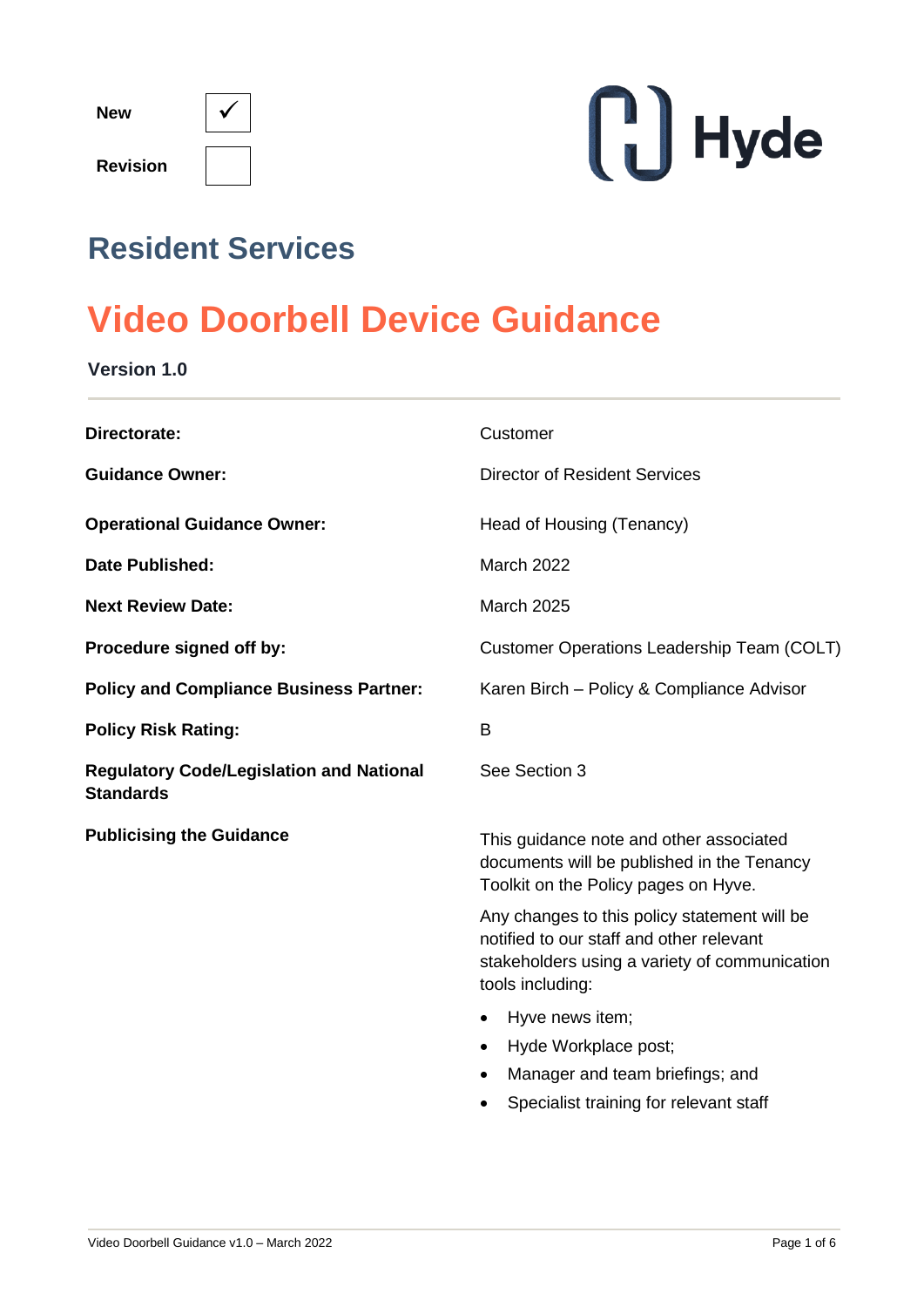# **Video Doorbell Guidance**

#### **1 Purpose and Scope**

- 1.1 The Video Doorbell Guidance provides information and guidance on the Hyde Group's approach: to dealing with residents' use of video doorbell devices; and any concerns about its use raised by other residents including non-Hyde residents.
- 1.2 It applies to all Hyde Group tenants, leaseholders and household members. A household member refers to any person living permanently in the property (regardless of length of time they have lived there).
- 1.3 It also applies to third party agencies who receive a request to seek information, images, audio, or data concerning a Hyde resident's video doorbell device.
- 1.4 This guidance does not alter or amend a resident's occupancy agreement or the terms and conditions which the resident is expected to adhere to concerning the use of their property and the behaviour of their household members, guests and visitors to their home.
- 1.5 The Video Doorbell Guidance should be read/used in conjunction with the relevant InfoGov policies and procedures; other associated policies and procedures; and the resident's individual occupancy agreement.
- 1.6 Video doorbells are a relatively new piece of technology and household appliance which are becoming increasingly popular in use. However, they remain governed by regulations that relate to the wider category of CCTV use.

#### **2 Key Objectives**

2.1 By publishing this guidance note, the Hyde Group aims to ensure compliance with the key objectives. The key objectives set-out what is to be achieved by providing information and guidance to staff on the Hyde's approach to dealing with residents' use of video doorbell devices

| No.            | <b>Video Doorbell Guidance Key Objectives</b>                                                                                                                                                           |  |  |
|----------------|---------------------------------------------------------------------------------------------------------------------------------------------------------------------------------------------------------|--|--|
| 1              | Ensure compliance with all relevant legislation, regulations and best practice                                                                                                                          |  |  |
| $\overline{2}$ | Ensure that Hyde Group staff are confident in the information and advice given to residents<br>regarding the use of video doorbell devices in our properties                                            |  |  |
| 3              | Ensure a clear and concise policy is maintained, which outlines Hyde's position on the use of<br>video doorbell devices                                                                                 |  |  |
| $\overline{4}$ | Ensure that residents are informed about their responsibilities when using a video doorbell<br>device                                                                                                   |  |  |
| 5              | Ensure that residents, non-Hyde tenants and third-party organisations receive the correct<br>information and signposting to guidance if they are objecting against the use of video doorbell<br>devices |  |  |
| 6              | Ensure residents are put in contact with appropriate agencies that can help them by providing<br>specialist advice and support                                                                          |  |  |

2.2 All staff and managers are responsible for ensuring compliance with the key controls.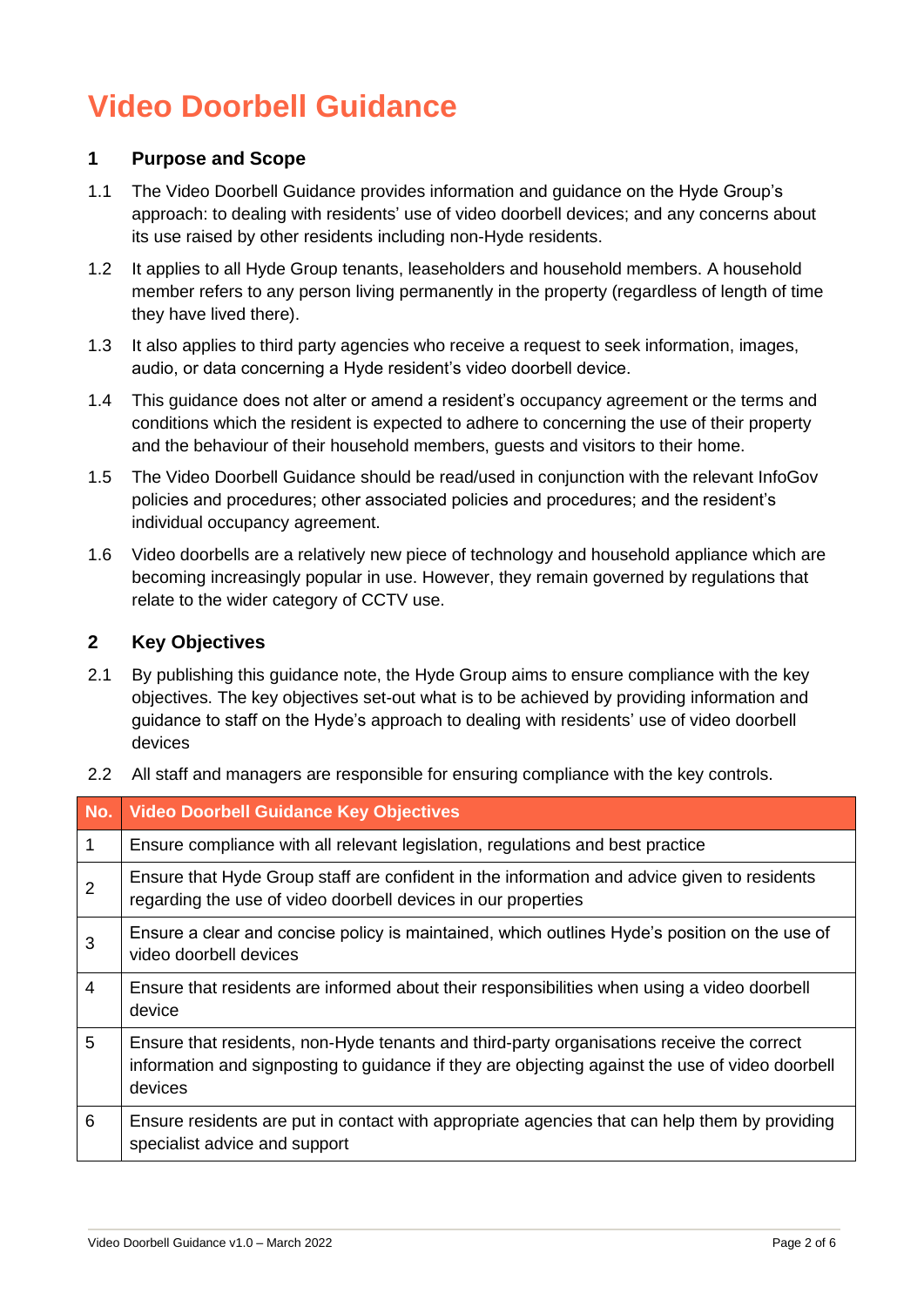### **3 Regulatory Code and Legal Framework**

- 3.1 This procedure complies with the Regulator of Social Housing's (RSH) Tenancy and Neighbourhood and Community – Anti-social Behaviour standards.
- 3.2 The most important legislation, case law and national standards/guidance that currently govern registered provider policy and practice are:

| Data Protection Act 2018                              | <b>Crime and Disorder Act 1998</b>                             |
|-------------------------------------------------------|----------------------------------------------------------------|
| <b>General Data Protection Regulations (GDPR)</b>     | Human Rights Act 1998                                          |
| Housing Acts 1985, 1988 and 1996                      | <b>Information Commissioners Office</b>                        |
| Anti-social Behaviour, Crime and Policing Act<br>2014 | <b>Surveillance Camera Code of Practice (February</b><br>2022) |
| <b>Regulation of Investigatory Powers Act 2000</b>    | Case Law - Woolley & Woolley Vs Nahid Akbar<br>or Akram (2017) |
| <b>Protection from Harassment Act 1997</b>            | Case Law - Fairhurst Vs Woodard (2021)                         |
| <b>Protection of Freedoms Act 2012</b>                |                                                                |

## **4 Definitions**

#### **Video Doorbell**

- 4.1 A video doorbell is a device that is owned and/or used by a Hyde resident that may be used to identify callers to their address whilst they are at home or away from the property.
- 4.2 A video doorbell can be used as a recording device to identify activity that is occurring in the immediate vicinity.

#### **Non-Hyde Residents**

4.3 Non-Hyde residents include: anyone who lives in a neighbouring property to that of a Hyde resident and is not a Hyde Group tenant or leaseholder; members of the public; and organisations such as any of the emergency services and advocacy services working with or supporting Hyde residents.

#### **Data Controller**

4.4 Hyde uses the definition of Data Controller as set out in Part 2, Chapter 2, Subsection 6 of the Data Protection Act 2018 which states that the "controller" is the natural or legal person, public authority, agency or other body which, alone or jointly with other, determines the purposes and means of the processing of personal data.

#### **Data Processer**

4.5 The Data Protection Act 2018 definition of Data Processor is a natural or legal person, public authority, agency or other body which processes personal data on behalf of the controller. Processors act on behalf of the relevant controller and under their authority.

#### **Subject Access Request (SAR)**

4.6 Individuals have the right to request that an organisation or person shares with them, any personal information or data that is held about them specifically. This request can be made in writing, verbally or via social media and is called a Subject Access Request. The request must be responded to within one month.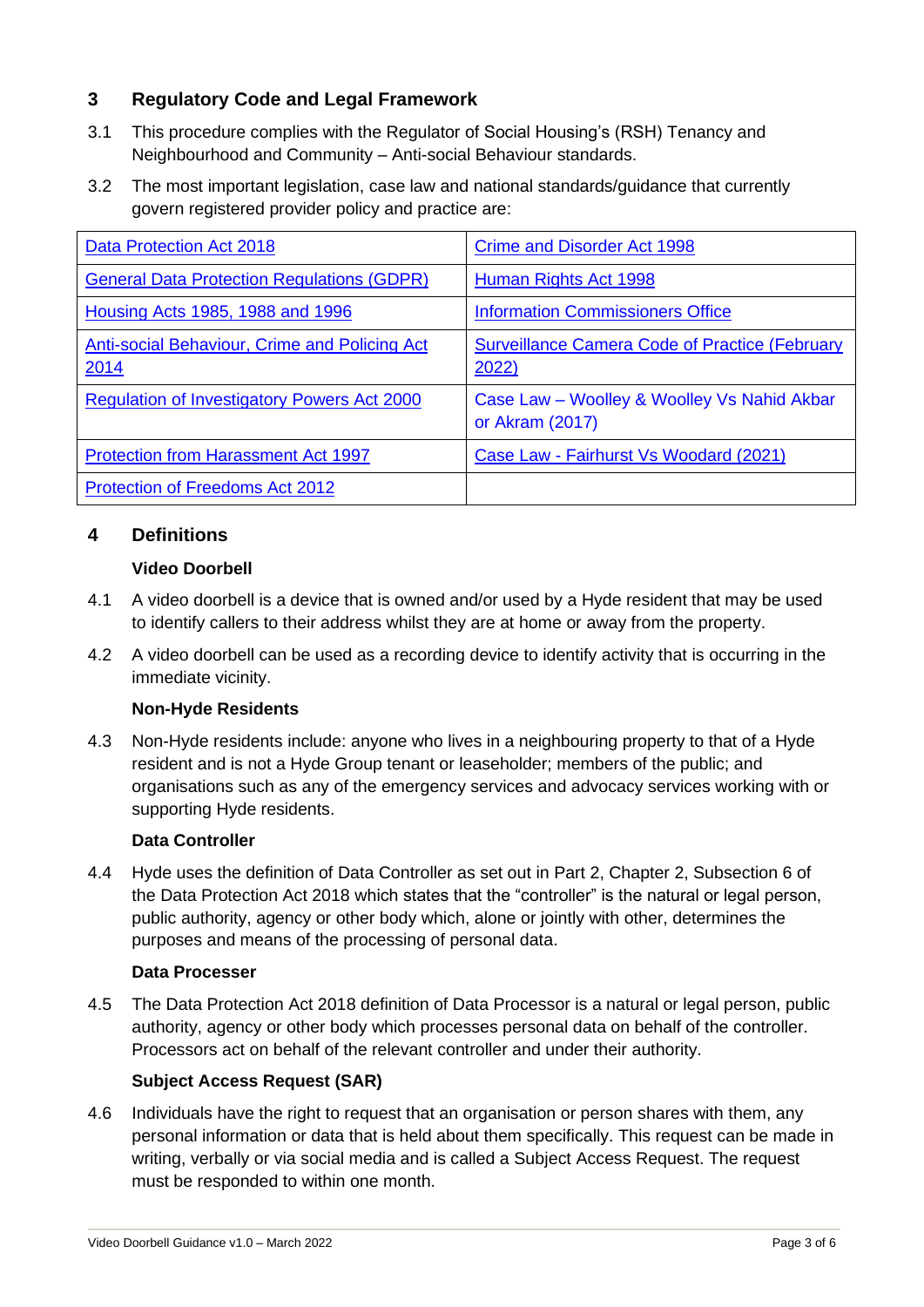#### **Information Commissioner's Office (ICO)**

4.7 The Information Commissioner's Office upholds information rights that are in the public interest, promoting openness by public bodies and data privacy for individuals.

#### **5 Video Policy Principles**

#### **Permissions for Use**

- 5.1 As a registered provider of housing (RP), Hyde is not obliged to give residents permission to install, erect, or use a video doorbell device on their property.
- 5.2 Residents are also not obliged to seek permission from Hyde if they wish to install, erect, or use a video doorbell device on their property as this not deemed an adaptation to the property.
- 5.3 In accordance with Hyde's "moving in and moving out of your home" guidance any video doorbells fixed to the property by tenants must be removed when the property is vacated otherwise a re-charge cost may be incurred.

#### **Resident Responsibilities**

- 5.4 Residents who use a video doorbell device on their property are responsible for the use of the video doorbell device and the compliance of its use under the General Data Protection Act 2018. A resident who installs/uses a video doorbell device or CCTV appliance becomes the Data Controller and/or Data Processor.
- 5.5 The resident is expected to have signage placed on the property and visible to all guests, visitors and callers to that address which announces that there is a recording device in operation at the address.
- 5.6 The video doorbell device should be placed on or next to the front entrance door of the property, ideally on the door frame and must be within the legal boundary of the property. The video doorbell must not compromise any safety measures of the door when affixed and should not be screwed or nailed into the door.
- 5.7 The resident must respect people's privacy rights and take steps to minimise intrusion to neighbours and passers-by. If their primary intention is to improve security, they should first reasonably consider all other options as an alternative to the use of any video recording device such as better lighting, cutting back hedges or adding a "spy-hole" to the front door.

#### **Use of a Video Doorbell Device**

5.8 The video doorbell device should only capture images of persons visiting the property that is within the area of the front entrance door or the pathway leading to their front door.

The video doorbell device should not look out onto a neighbouring property or any public highway, footpath or shared space at the property (e.g., communal hallways) in a way that captures images of the public or other residents who are not giving permission or not aware their images and data is being recorded.

Nor should the video doorbell be placed on any communal front entrance doors such as a block of flats or converted street properties. Hyde will consult with our Legal Services Team about the removal of any recording devices placed inappropriately on our properties.

5.9 A "privacy screen" should be used on the video doorbell device to prohibit any recording from the device capturing a public highway, footpath, or neighbouring property.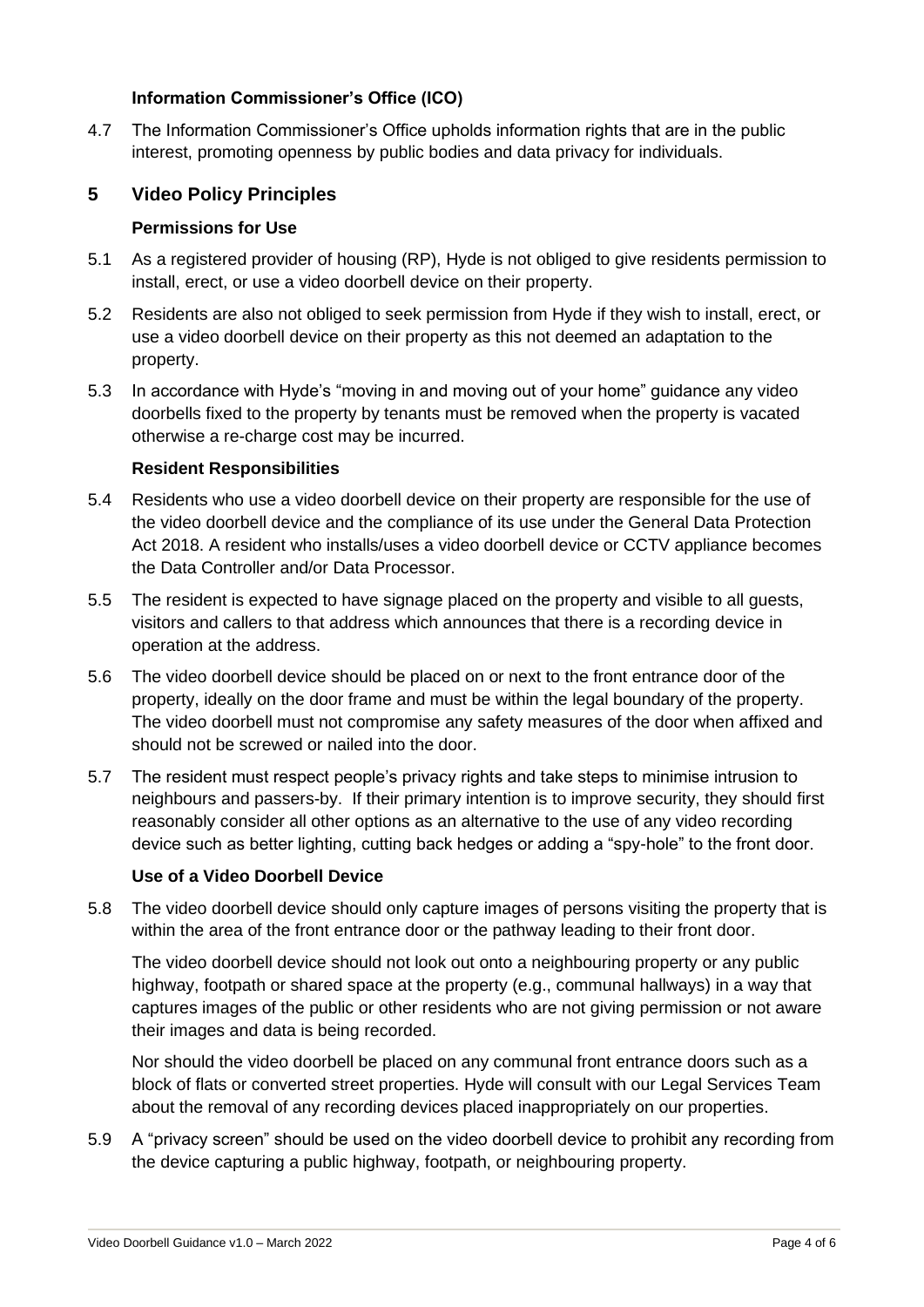5.10 The Information Commissioner's Office (ICO) confirms the framework of acceptable use of video doorbells and states on its website:

*"If your CCTV captures images beyond your property boundary such as your neighbour's property or public streets and footpaths, then your use of the system is subject to the data protection laws.*

*This does not mean you are breaking the law. But it does mean that, as the CCTV user, you are a data controller. So, you will need to comply with your legal obligations under the data protection laws."*

- 5.11 The video doorbell device should preferably be situated so that it is looking directly out from the front door and straight ahead – not placed at an angle
- 5.12 The video doorbells should limit continuous recording, and the possible intrusion of others, by only having the camera activate when the doorbell is pressed.
- 5.13 The use of a video doorbell device by a resident cannot be covert. The resident must ensure their use of any recording device, including video doorbells must be overt and they should be as transparent about their use of the device.
- 5.14 If a member of the public, neighbouring resident or agency require access to the images, audio and data captured by the video doorbell device held by the data controller and/or data processor, Hyde cannot request access to that information on behalf of that person or agency.

#### **Legal Claims against the Data Controller/Processor**

- 5.15 The Data Controller and/or Data Processor is responsible for the correct and legal processing of any images, audio and data captured on the video doorbell device under the General Data Protection Act 2018.
- 5.16 The Data Controller and/or Data Processor is responsible for any Subject Access Requests made by members of the public, neighbours and agencies who have requested access to the images, audio and data captured by the video doorbell device.
- 5.17 If the Data Controller and/or Data Processor does not comply with any Subject Access Request, then this would be referred to the Information Commissioners Office by the person or agency who is bringing the claim.
- 5.18 If a member of the public or neighbouring tenant has a concern about the use of the video doorbell appliance or the improper use of the data captured, they should report this to the Police for them to carry out enquiries with the Data Controller and/or Data Processor.

If they are not satisfied with the Police response, then they should escalate their concern to the Information Commissioner's Office for them to advise on.

- 5.19 Hyde Housing has a duty to investigate reports from customers about nuisance, annoyance and/or harassment and will offer advice, guidance and consider any tenancy enforcement actions as part of their response. However, claims of harassment or nuisance by inappropriate use of a video bell must be supported by corroborated evidence of specific incidents.
- 5.20 General dissatisfaction that a neighbour has and is using a video doorbell is not considered anti-social behaviour or a breach of tenancy.
- 5.21 If there is a concern or a legal dispute between a member of the public, neighbouring tenant, or agency and the Data Controller and/or Data Processor this is a private and civil matter between those parties concerned.